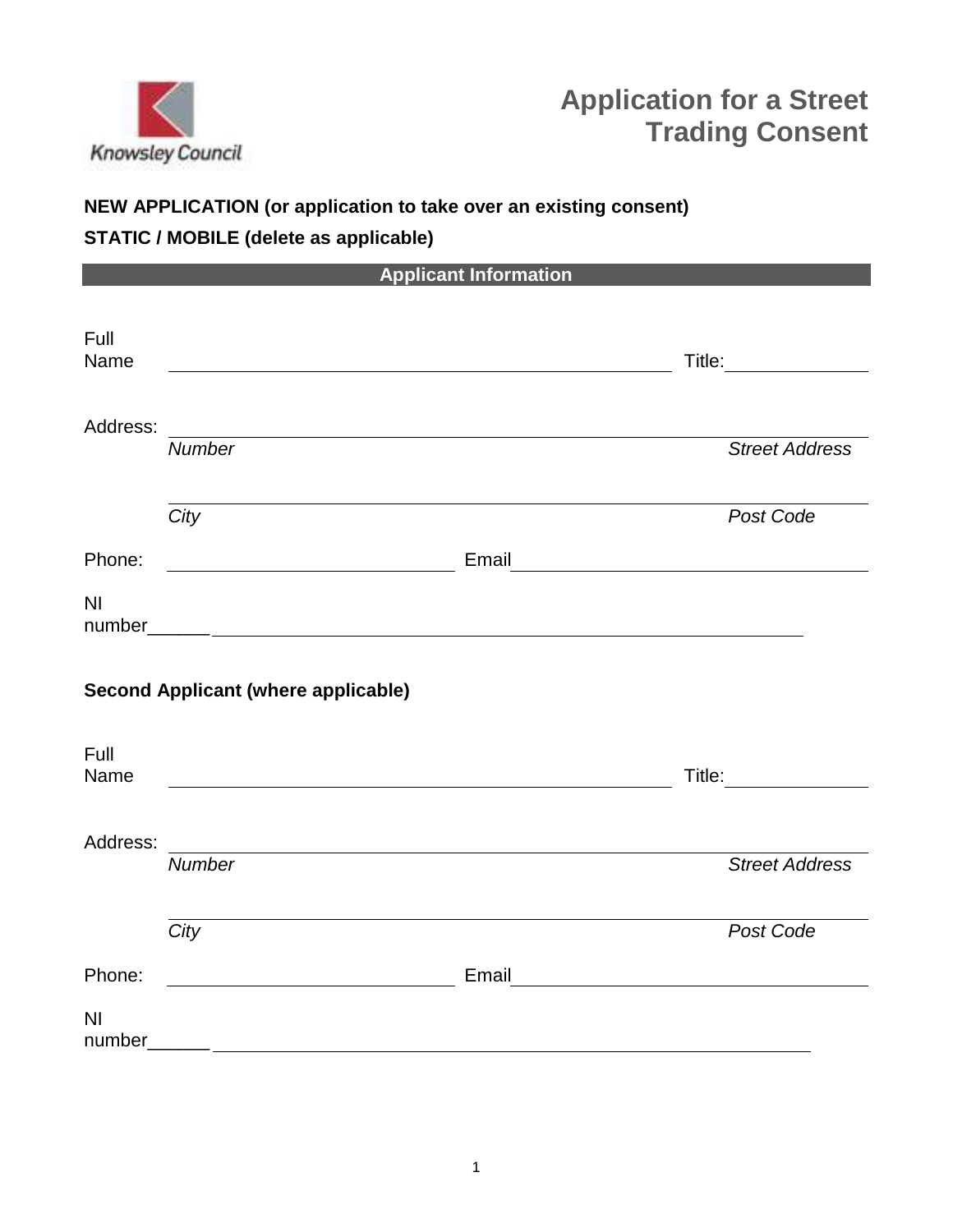| I have provided photographic<br>identification (this must be a DVLA<br>driving licence if you plan to trade YES NO<br>from a vehicle) |            |                                        |                    |
|---------------------------------------------------------------------------------------------------------------------------------------|------------|----------------------------------------|--------------------|
| I have provided a DBS Basic<br>Disclosure Certificate that is no<br>more than 30 days old on the date YES NO<br>of application        |            |                                        |                    |
| Are there any criminal matters<br>pending against you?                                                                                | YES NO     |                                        |                    |
| If yes,<br>explain:                                                                                                                   |            |                                        |                    |
|                                                                                                                                       |            |                                        |                    |
|                                                                                                                                       |            |                                        |                    |
|                                                                                                                                       |            |                                        |                    |
|                                                                                                                                       |            | <b>Taking over an existing consent</b> |                    |
| Is this a new application to take<br>over an existing consent?                                                                        | YES NO     |                                        |                    |
| If yes, please confirm the following:                                                                                                 |            |                                        |                    |
| Trader<br>name:                                                                                                                       |            |                                        | Consent<br>Number: |
| I have enclosed a letter of<br>authority from or on behalf of the<br>existing trader to transfer                                      | <b>YES</b> | <b>NO</b>                              |                    |
| I confirm there are no planned<br>changes to the existing consent                                                                     | <b>YES</b> | <b>NO</b>                              |                    |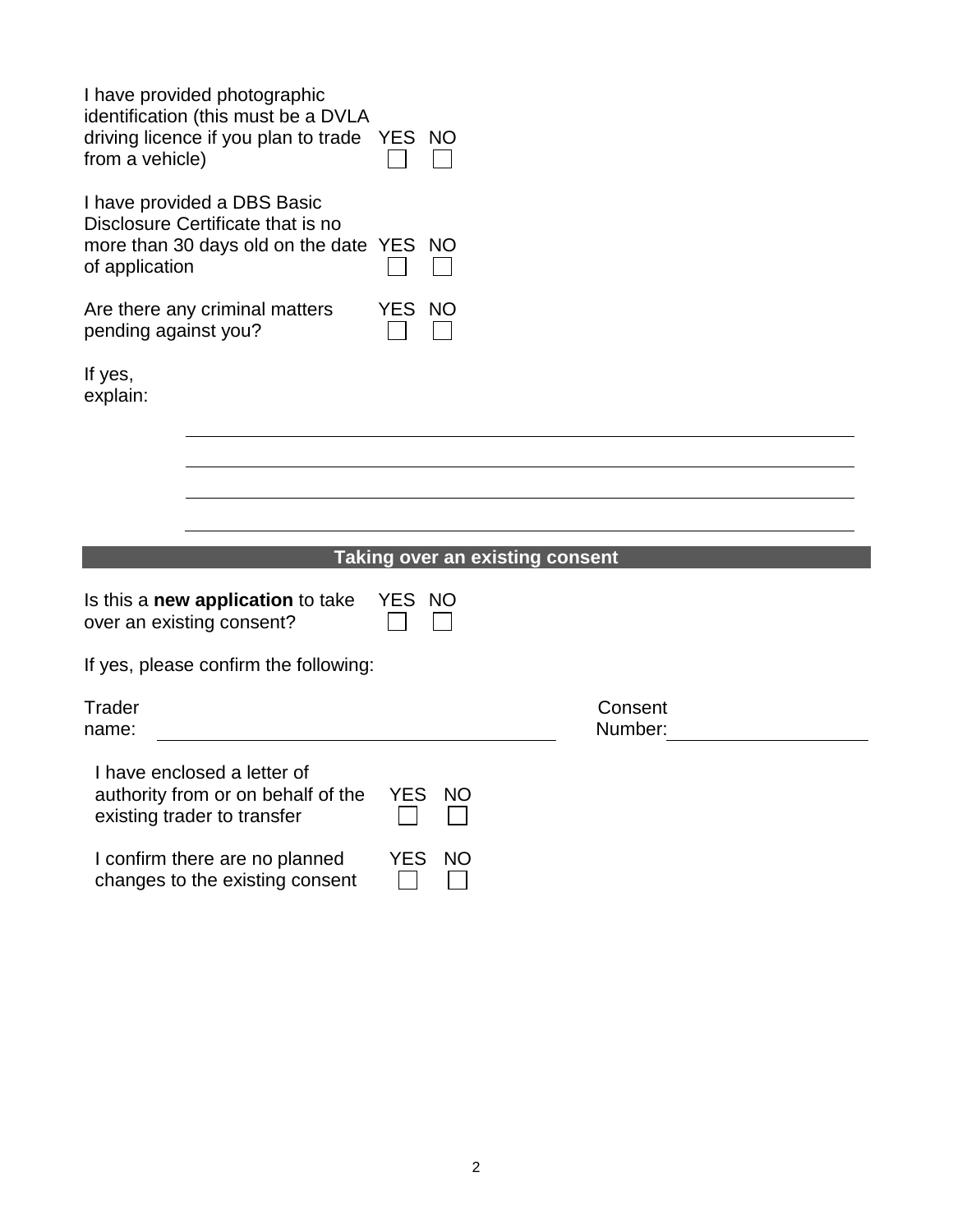| <b>New Application</b>                                                                            |
|---------------------------------------------------------------------------------------------------|
| What type of Street Trading do you wish to carry out?                                             |
| <b>Static Street Trading</b>                                                                      |
| Please describe the location you wish to trade in                                                 |
|                                                                                                   |
|                                                                                                   |
|                                                                                                   |
|                                                                                                   |
| For Static applications, please enclose the following:                                            |
| A Site Plan of the proposed trading site(s)<br>$\bullet$<br>Photographs of the trailer/stall<br>٠ |
| Please tell us the make and model of any generator to be used                                     |
|                                                                                                   |
| <b>Mobile Street Trading</b>                                                                      |

| I have enclosed a list of the       | YES NO  |            |
|-------------------------------------|---------|------------|
| proposed streets I wish to trade in | $\perp$ | $\sqrt{1}$ |

The following vehicle will be used to trade, and will be made available for inspection of the required safety equipment: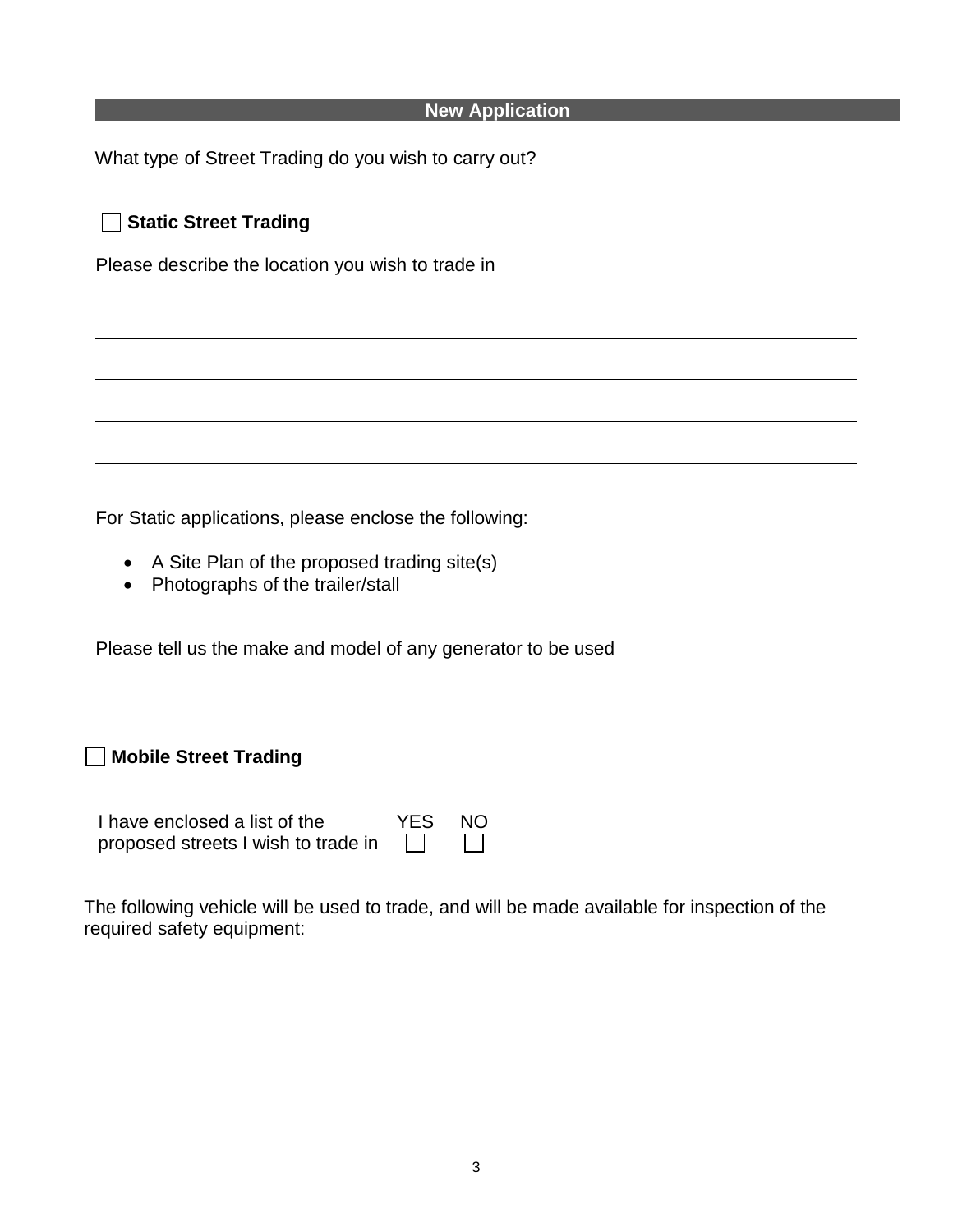| <b>Registration Number</b> |
|----------------------------|
|                            |
|                            |
|                            |
|                            |
|                            |
|                            |
|                            |
|                            |

## **Articles to be sold**

Please detail the proposed articles to be sold

I enclose the following documents (food traders only):

- Evidence of registration as a food business with the local authority where the vehicle, trailer or stall is kept overnight
- Proof of Food Hygiene Rating of 3 or above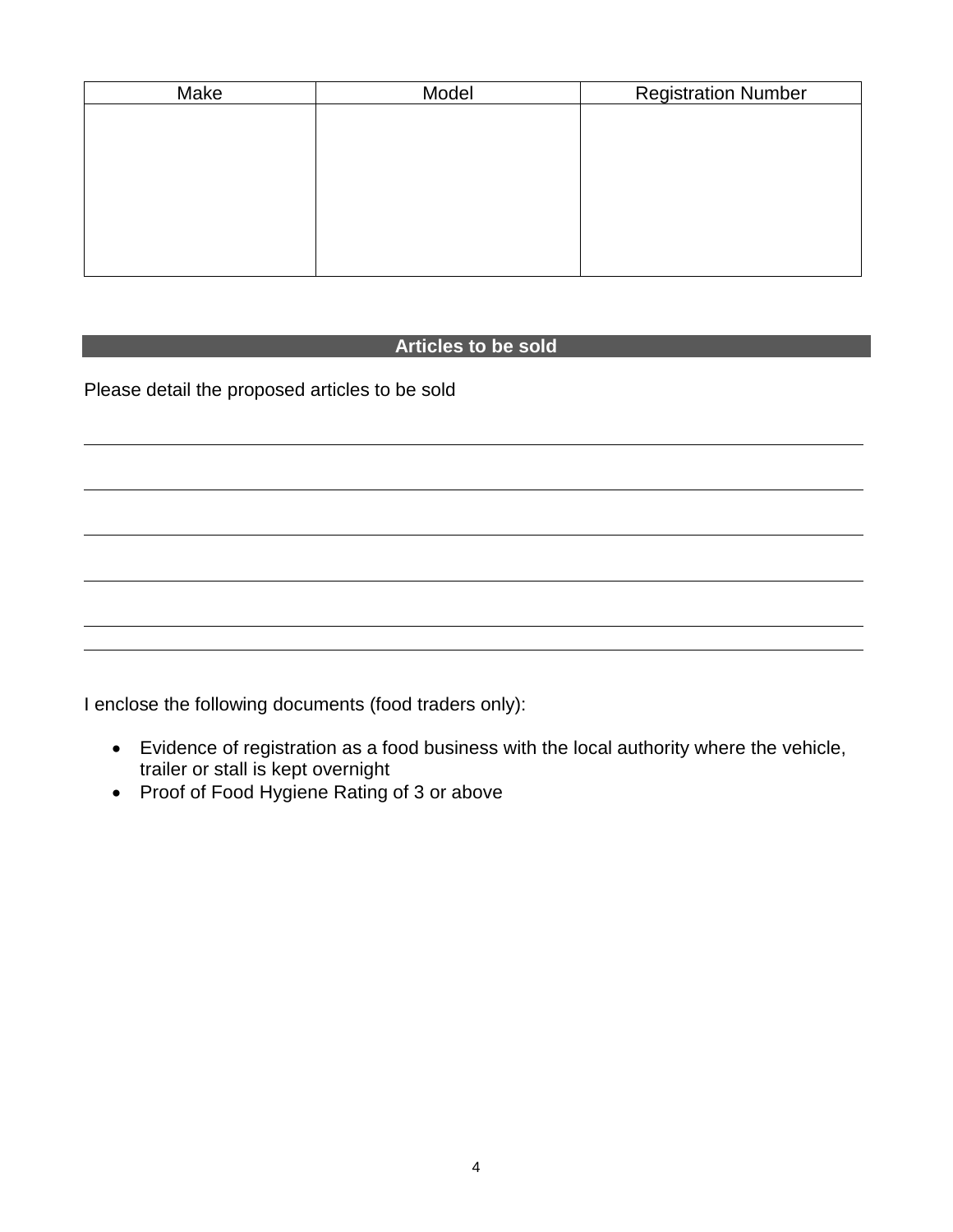#### **Trading Times**

Please note that all types of street trading cannot take place after 9.00 pm. Any application be to trade within 1/2 mile of Kirkby Market will be subject to a restriction that trading cannot take place before 5.00 pm on any day that the market is open. Please let us know what days of the week and hours you wish to trade:

## **Trading Assistants**

Please list up to 3 people who will assist you in your trading business. If you need to register more, continue on a further sheet, and a further fee will be charged per assistant:

| <b>Full Name</b> | Date of<br><b>Birth</b> | <b>Home Address</b> |
|------------------|-------------------------|---------------------|
| 1.               |                         |                     |
|                  |                         |                     |
| 2.               |                         |                     |
|                  |                         |                     |
|                  |                         |                     |
| 3.               |                         |                     |
|                  |                         |                     |
|                  |                         |                     |

You must also submit the following documents for each trading assistant:

- DBS Basic Disclosure Certificate which is no more than 30 days old on the date of application
- Passport sized photographs of the trading assistants
- Photographic Identification